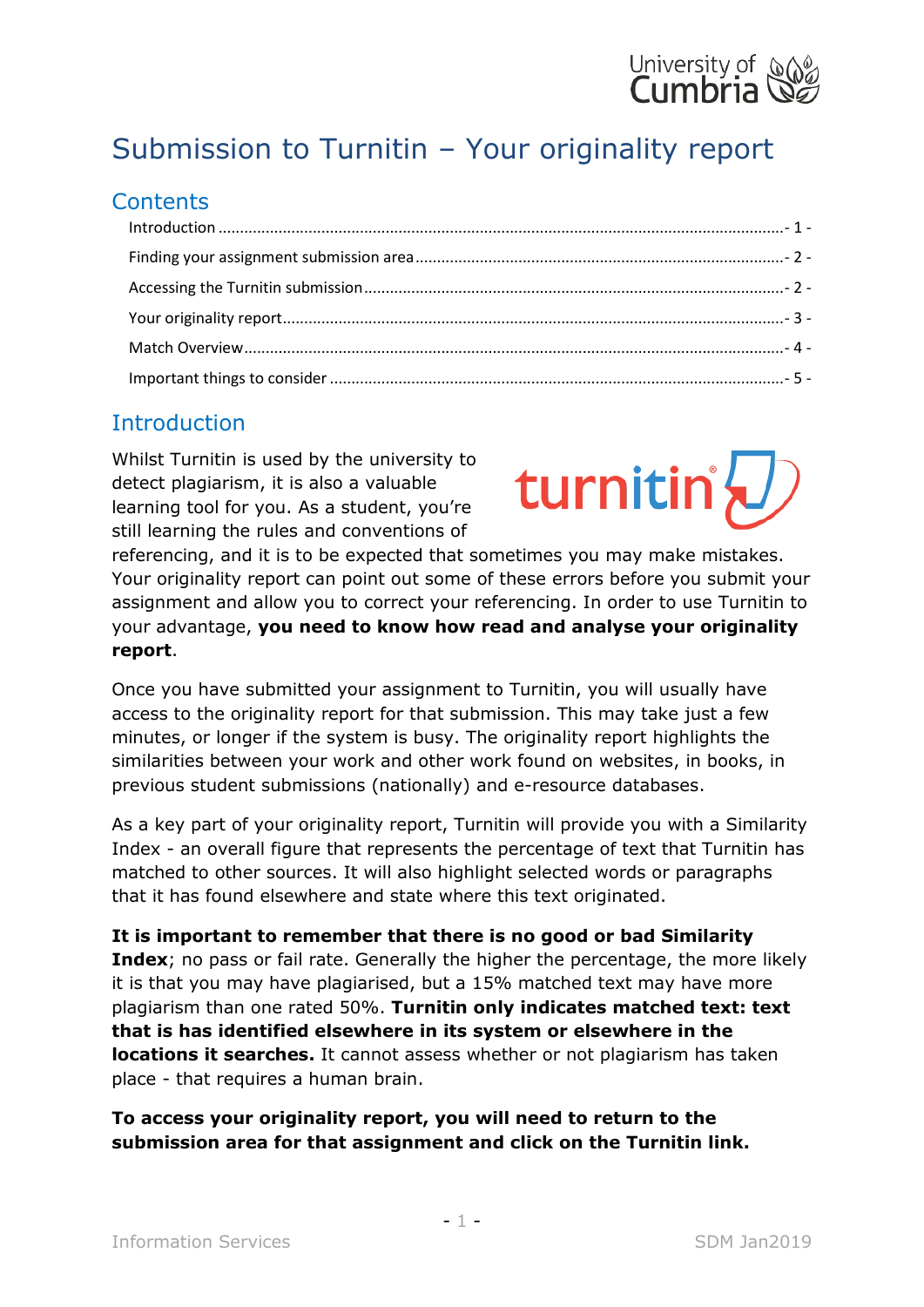

### <span id="page-1-0"></span>Finding your assignment submission area

All Blackboard courses should display a link in the course menu that is called either **Assessment** or **Assignments**. This is where you should find all of the assessment information for the module and links to your Turnitin assignment submissions.

| <b>Learning Materials</b> |
|---------------------------|
| <b>Reading List</b>       |
| <b>Discussions</b>        |
| Assessment                |
|                           |

Please speak to your tutor(s) if this information or your assignment(s) do not appear here.

#### <span id="page-1-1"></span>Accessing the Turnitin submission

From the **Assessment** page, click on the **View/Complete** button - as you did when submitting your assignment.

| <b>Assignment One</b>                                                   |  |  |  |  |  |
|-------------------------------------------------------------------------|--|--|--|--|--|
| Submit your assignment here by 4pm on 31st May 2019<br>>> View/Complete |  |  |  |  |  |
|                                                                         |  |  |  |  |  |

**Note:** You may see more than one Turnitin submission on the Assessments page – ensure you are selecting the correct one – you may need to scroll down until you see the one you want.

Click on either the **percentage** or the **View** button to view your originality report. The originality report will open in a new **feedback studio** window.

| Assignment Inbox: Exemplar Blackboard 2018 152186 1 |                |                                                                                   |                    |      |
|-----------------------------------------------------|----------------|-----------------------------------------------------------------------------------|--------------------|------|
|                                                     | Info           | Dates                                                                             | Similarity         |      |
| Assignment One                                      | $\mathbb{R}$ 0 | Start 08-Jan-2018 2:01PM<br>Due 31-May-2019 4:00PM<br>Post 28-Jun-2019<br>12:00AM | Resubmit<br>$72\%$ | View |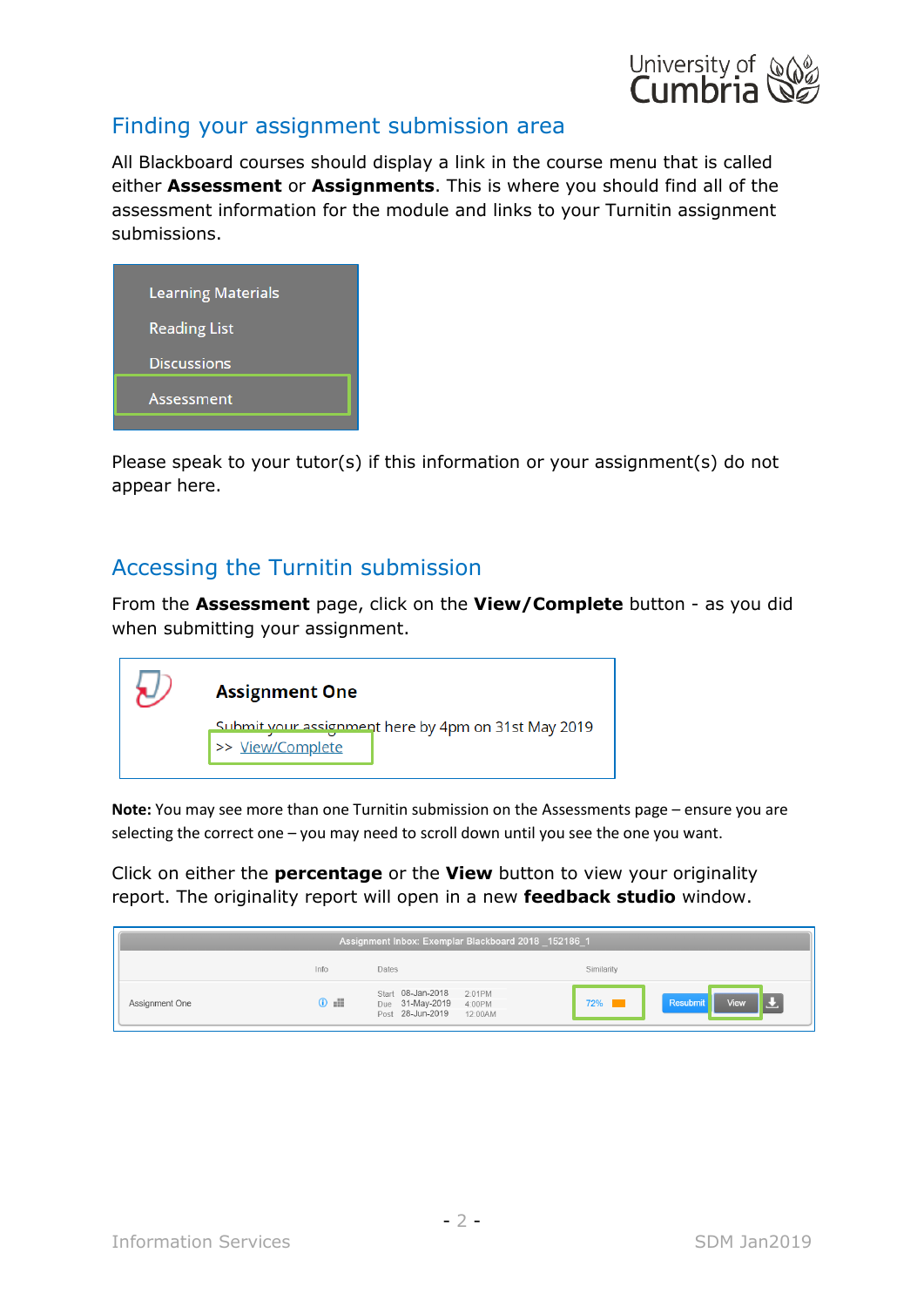

## <span id="page-2-0"></span>Your originality report

With the feedback studio window open, you should be able to see your submission in "**similarity**" view. There are a number of things to note in this window:

| <b>HLLC5404</b>                                                                                                                                                                          | SDMeer |
|------------------------------------------------------------------------------------------------------------------------------------------------------------------------------------------|--------|
|                                                                                                                                                                                          |        |
| Carbon Monoxide: To Boldly Go Where NO Has Gone Before                                                                                                                                   |        |
| 2 <br>Carbo                                                                                                                                                                              |        |
| e (CO) is a colorless, odorless, and tasteless gas that is slightly less dense than air. It<br>Is that use hemoglobin as an oxygen carrier (both invertebrate and vertebrate)<br>is toxi | З      |
| when encountered in concentrations above about 35 ppm, although it is also produced in normal                                                                                            |        |
| animal metabolism in low quantities, and is thought to have some normal biological functions. In the                                                                                     |        |
| atmosphere, it is spatially variable and short lived, having a role in the formation of ground-level                                                                                     |        |
| ozone.                                                                                                                                                                                   |        |
| Carbon monoxide consists of one carbon atom and one oxygen atom, connected by a triple bond                                                                                              |        |
| that consists of two covalent bonds as well as one dative covalent bond. It is the simplest oxocarbon                                                                                    |        |
| and is isoelectronic with other triply-bonded diatomic molecules having ten valence electrons,                                                                                           |        |
| including the cyanide anion, the nitrosonium cation and molecular nitrogen. In coordination<br>complexes the carbon monoxide ligand is called carbonyl.                                  | z      |
|                                                                                                                                                                                          |        |
| Carbon monoxide is a silent killer. It has no smell, no taste, and no sound. Neither people nor                                                                                          |        |
| animals can tell when they are breathing it, but it can be fatal.                                                                                                                        |        |
| Carbon monoxide (CO) is a by-product of combustion. Common household items, such as gas fires,                                                                                           |        |
| oil-burning furnaces, portable generators, charcoal grills, among others, put people at risk of                                                                                          |        |
| exposure to this poison gas.                                                                                                                                                             |        |
| According to the Centers for Disease Control and Prevention (CDC), over 400 Americans die every                                                                                          |        |
| year from accidental CO poisoning that is not caused by fires. There are more than 20,000                                                                                                |        |
| emergency room visits, and over 4,000 hospitalizations.                                                                                                                                  |        |

- **1. Your assignment** in similarity view.
- **2.** Active Layers a toggle switch to **turn similarity on and off** (useful if your submission has opened without similarity highlighted).



- **3. Similarity index and Match Overview** (this is where Turnitin has most recently found the exact same words you have used in your assignment). **See below for more detail.**
- **4. Download** a copy of your assignment in the current view (with similarity highlighted) or get a copy of your digital receipt (from when you submitted the work).

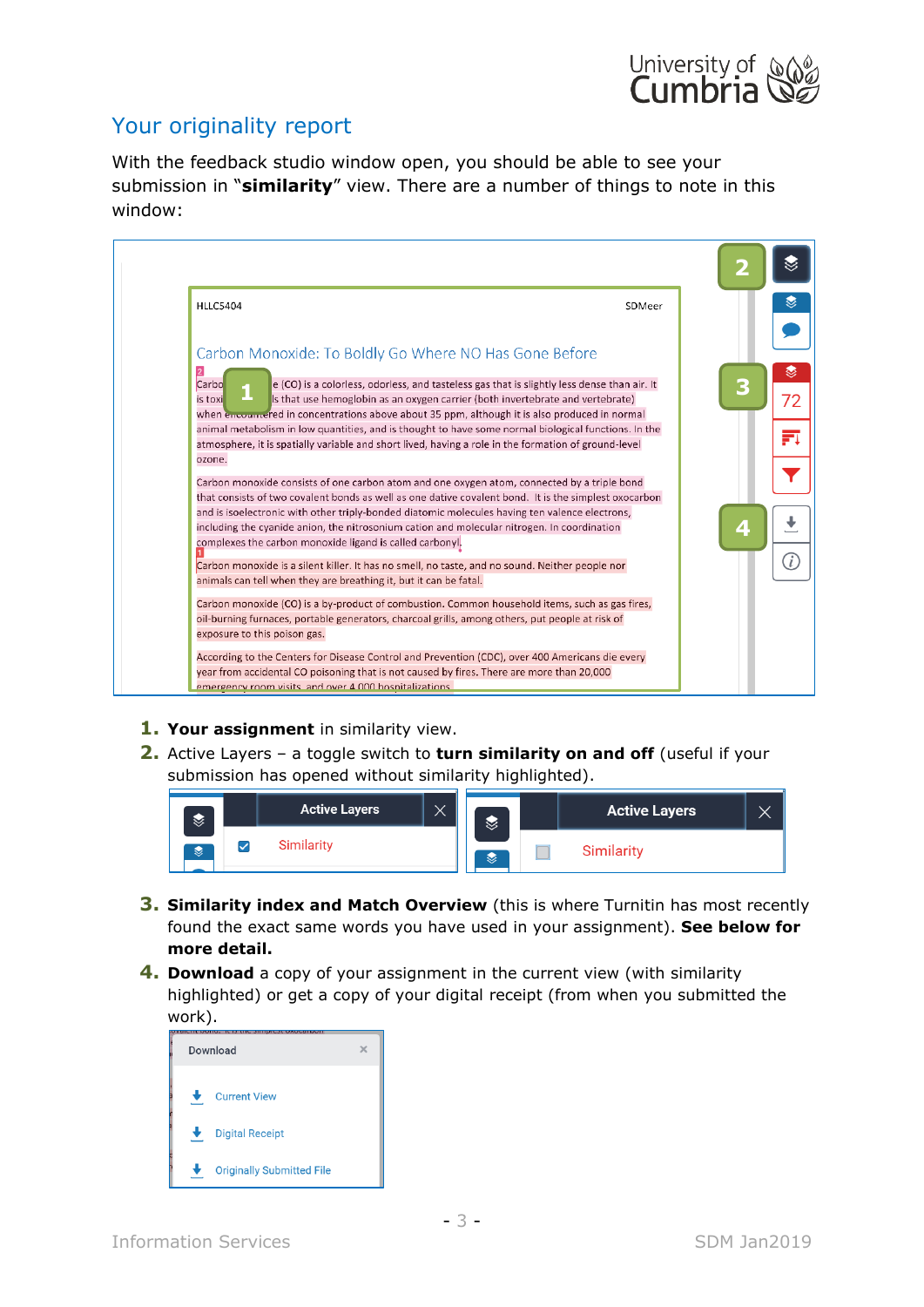

#### <span id="page-3-0"></span>Match Overview

Clicking on the Match Overview button will open a sidebar that shows you the details of the matches that Turnitin has found for text in other locations:

|                |                                          |                                          | <b>Match Overview</b> |               |  |
|----------------|------------------------------------------|------------------------------------------|-----------------------|---------------|--|
|                | 72%                                      |                                          |                       |               |  |
|                | $\overline{\left\langle \right\rangle }$ |                                          |                       | $\mathcal{P}$ |  |
| 72             | 1                                        | canadianpharmlist.com<br>Internet Source | 36%                   | $\mathcal{P}$ |  |
| 郠              | $\overline{2}$                           | en.wikipedia.org<br>Internet Source      | 29%                   | $\mathcal{P}$ |  |
|                | 3                                        | Submitted to Colorado<br>Student Paper   | 3%                    | $\mathcal{P}$ |  |
| $\overline{C}$ | 4                                        | ilivetoplay.net<br>Internet Source       | 2%                    |               |  |
|                | 5                                        | www.civicplus.com<br>Internet Source     | 2%                    |               |  |

Your assignment is shown on the left side of the screen and the source of the matched text on the right. **Note that the numbers in your text correlate with the numbered sources on the right of the screen.**

| ≋                                                                                                                                                                                                                                                                                                                                                                                                                                                                           |                | <b>Match Overview</b>                               |  |
|-----------------------------------------------------------------------------------------------------------------------------------------------------------------------------------------------------------------------------------------------------------------------------------------------------------------------------------------------------------------------------------------------------------------------------------------------------------------------------|----------------|-----------------------------------------------------|--|
| €<br><b>HLLC5404</b><br>SDMeer                                                                                                                                                                                                                                                                                                                                                                                                                                              |                | 72%                                                 |  |
| Carbon Monoxide: To Boldly Go Where NO Has Gone Before                                                                                                                                                                                                                                                                                                                                                                                                                      | $\lt$          |                                                     |  |
| ଛ<br>Carbon monoxide (CO) is a colorless, odorless, and tasteless gas that is slightly less dense than air. It<br>is toxic to animals that use hemoglobin as an oxygen carrier (both invertebrate and vertebrate)<br>72<br>when encountered in concentrations above about 35 ppm, although it is also produced in normal<br>animal metabolism in low quantities, and is thought to have some normal biological functions. In the                                            |                | canadianpharmlist.com<br>36%<br>Internet Source     |  |
| atmosphere, it is spatially variable and short lived, having a role in the formation of ground-level<br>FI<br>ozone.                                                                                                                                                                                                                                                                                                                                                        | $\overline{2}$ | en.wikipedia.org<br>29%<br>Internet Source          |  |
| Carbon monoxide consists of one carbon atom and one oxygen atom, connected by a triple bond<br>Y<br>that consists of two covalent bonds as well as one dative covalent bond. It is the simplest oxocarbon<br>and is isoelectronic with other triply-bonded diatomic molecules having ten valence electrons,<br>including the cyanide anion, the nitrosonium cation and molecular nitrogen. In coordination<br>÷<br>complexes the carbon monoxide ligand is called carbonyl. | 3              | Submitted to Colorado<br>3%<br><b>Student Paper</b> |  |
| Carbon monoxide is a silent killer. It has no smell, no taste, and no sound. Neither people nor<br>animals can tell when they are breathing it, but it can be fatal.<br>$\bigcirc$                                                                                                                                                                                                                                                                                          | 4              | ilivetoplay.net<br>2%<br><b>Internet Source</b>     |  |
| Carbon monoxide (CO) is a by-product of combustion. Common household items, such as gas fires,<br>oil-burning furnaces, portable generators, charcoal grills, among others, put people at risk of<br>exposure to this poison gas.                                                                                                                                                                                                                                           | 5              | www.civicplus.com<br>Internet Source                |  |
| According to the Centers for Disease Control and Prevention (CDC), over 400 Americans die every<br>year from accidental CO poisoning that is not caused by fires. There are more than 20,000<br>emergency room visits, and over 4,000 hospitalizations.                                                                                                                                                                                                                     |                |                                                     |  |
| Every dwelling should have a carbon monoxide alarm.                                                                                                                                                                                                                                                                                                                                                                                                                         |                |                                                     |  |
| Carbon monoxide poisoning is caused by inhalation of carbon monoxide (CO) gas. The gas is odorless<br>and colorless. It binds to hemoglobin, the iron-based protein in red blood cells that makes them red<br>and carries oxygen. It only takes a small amount of carbon monoxide in the air to bump oxygen<br>molecules off of the hemoglobin, and the amount usually comes accidentally from various sources of<br>combustion.                                            |                |                                                     |  |
| Hemoglobin is the molecule in red blood cells that carries oxygen from the lungs to tissues all over<br>the body, and it brings carbon dioxide (CO2) back from the tissues.                                                                                                                                                                                                                                                                                                 |                |                                                     |  |
| CO binds to hemoglobin over 200 times more easily than oxygen does, so if CO is present, oxygen<br>will not be able to find space to get into the hemoglobin. This is because the space is occupied with<br>CO.                                                                                                                                                                                                                                                             |                |                                                     |  |
| Proper use and maintenance of devices that release carbon mongside is the best way to avoid<br>accidental carbon monoxide poisoning. Additionally, recognizing the signs and symptoms of carbon<br>monoxide poisoning when there is the possibility could save a life.                                                                                                                                                                                                      |                |                                                     |  |

With this information, you can now correct any errors in your work. This may mean rewriting sections or simply fixing some references that you have missed.